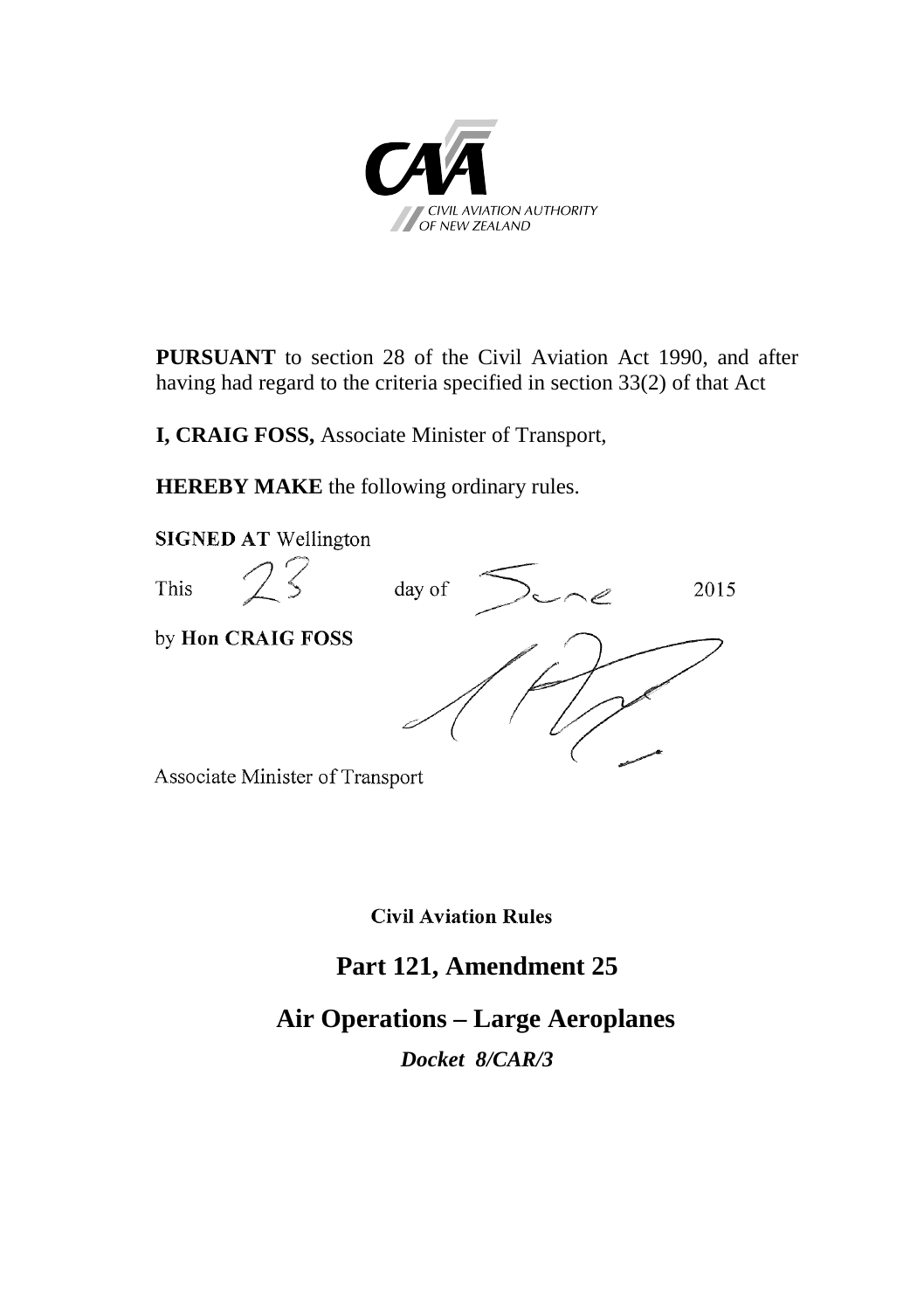## **Contents**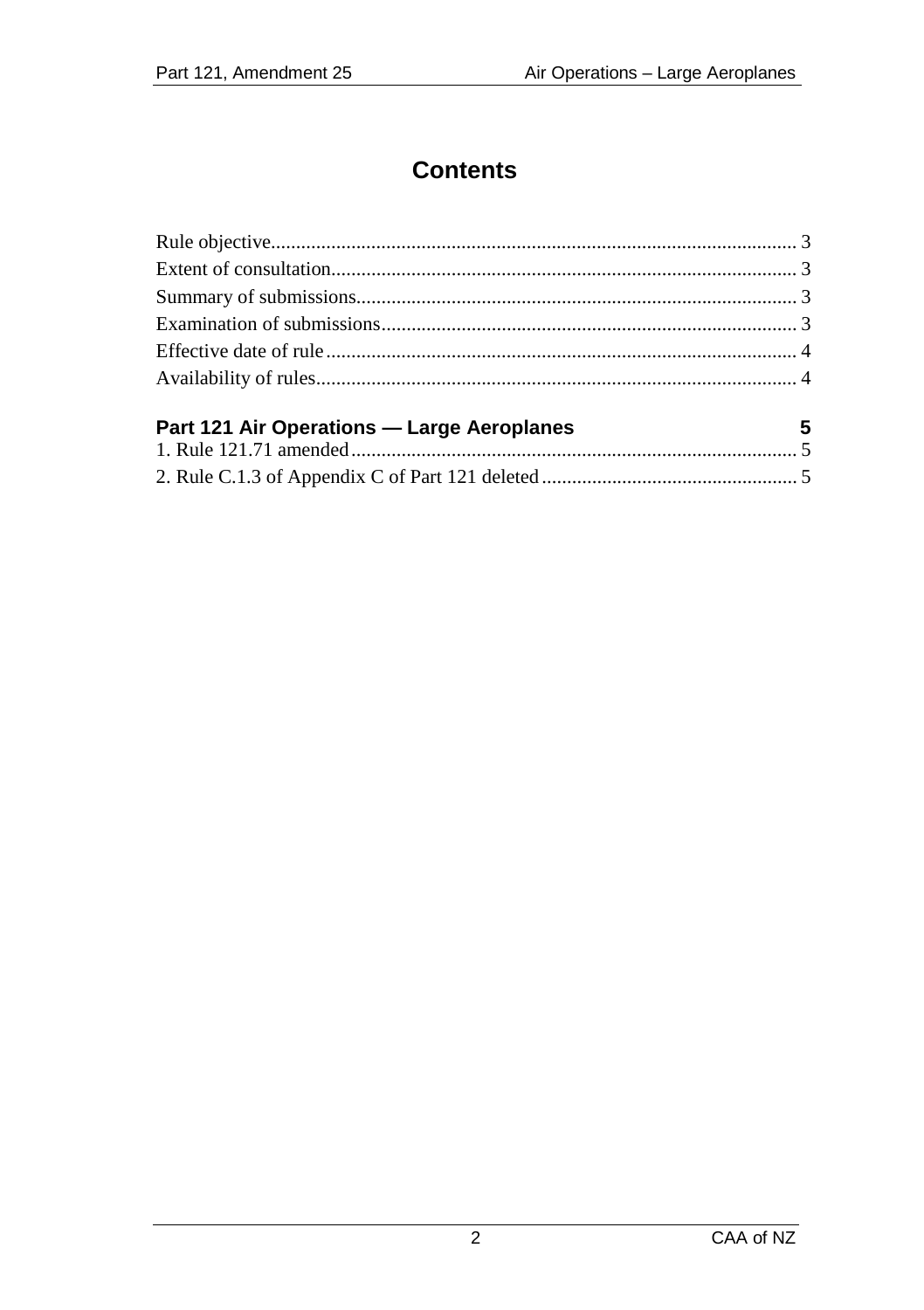### <span id="page-2-0"></span>**Rule objective**

The objective of Amendment 25 to Part 121 is to make consequential amendments to Part 121 as a result of Amendment 10 to Part 139.

#### <span id="page-2-1"></span>**Extent of consultation**

A Notice of Proposed Rulemaking, NPRM 11-02, containing the proposed *Rule Part 139 Aerodromes – Certification, Operation and Use* was issued for public consultation under Docket 8/CAR/3 on 15 March 2012. The publication of this NPRM was notified in the Gazette on 15 March 2012

A second Notice of Proposed Rulemaking, NPRM 11-02 (revised), containing revised proposals to amend *Rule Part 139 Aerodromes – Certification, Operation and Use* was issued for public consultation under Docket 8/CAR/3 on 13 March 2014. The publication of this NPRM was notified in the Gazette on 13 March 2014.

The NPRM was published on the CAA web site and mailed to identified stakeholders including representative organisations who were considered likely to have an interest in the proposal.

A period of 106 days was allowed for comment on the 2012 proposed rules. A period of 47 days was allowed for comment on the 2014 revised proposed rules.

#### <span id="page-2-2"></span>**Summary of submissions**

Seventy-two written submissions and zero oral comments were received on the first NPRM. Twenty written submissions were received on the 2014 revised NPRM. As a result of the consideration of these submissions, amendments were made to the proposed rules, with a change from a mandatory approach to a more flexible risk-based approach to certification of aerodromes.

#### <span id="page-2-3"></span>**Examination of submissions**

Submissions may be examined by application to the Docket Clerk at the Civil Aviation Authority between 8:30 am and 4:30 pm on weekdays, except statutory holidays.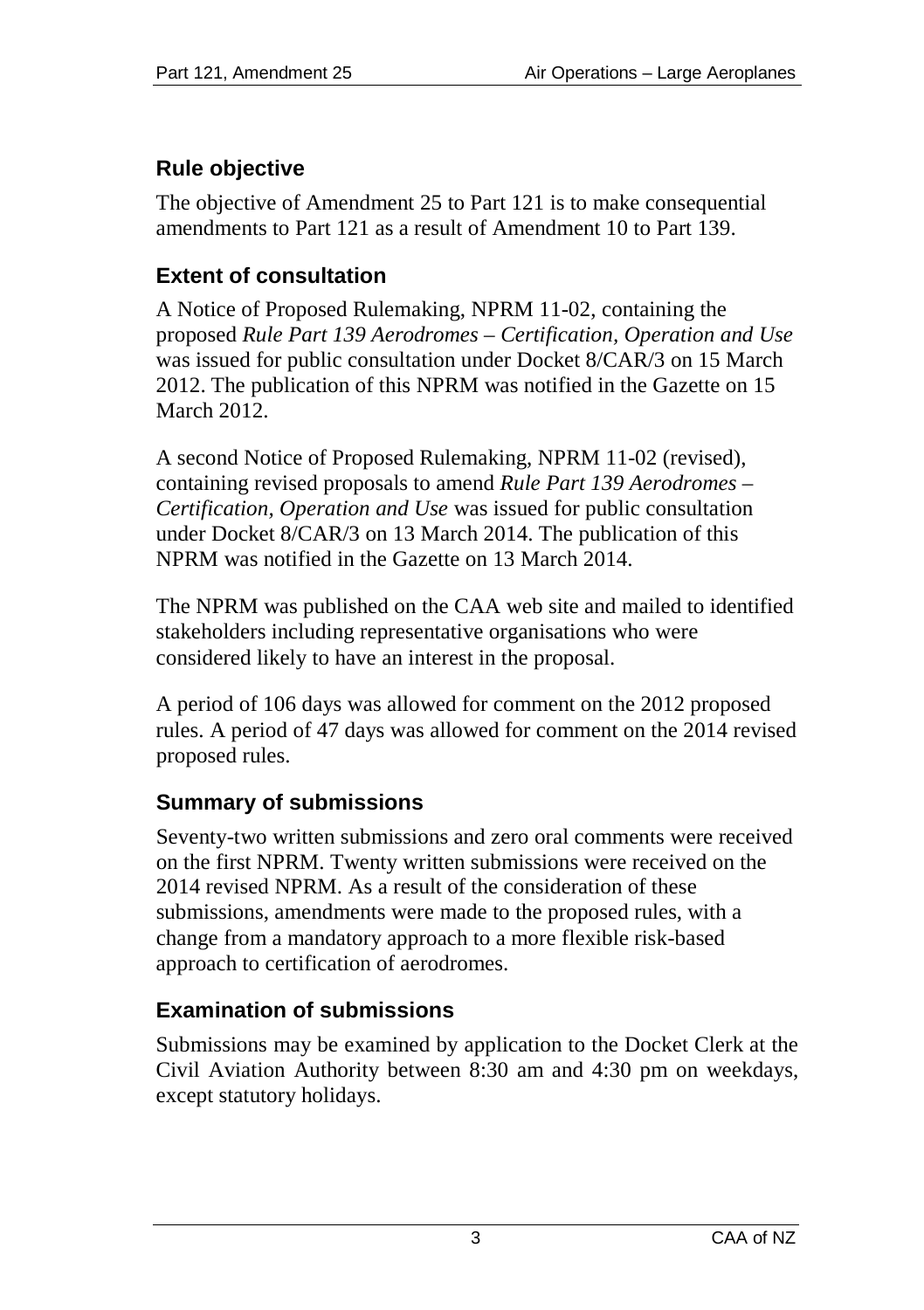#### <span id="page-3-0"></span>**Effective date of rule**

Amendment 25 to Part 121 comes into force on 1 August 2015.

#### <span id="page-3-1"></span>**Availability of rules**

Civil Aviation Rules are available from–

CAA web site:<http://www.caa.govt.nz/> Freephone: 0800 GET RULES (0800 438 785)